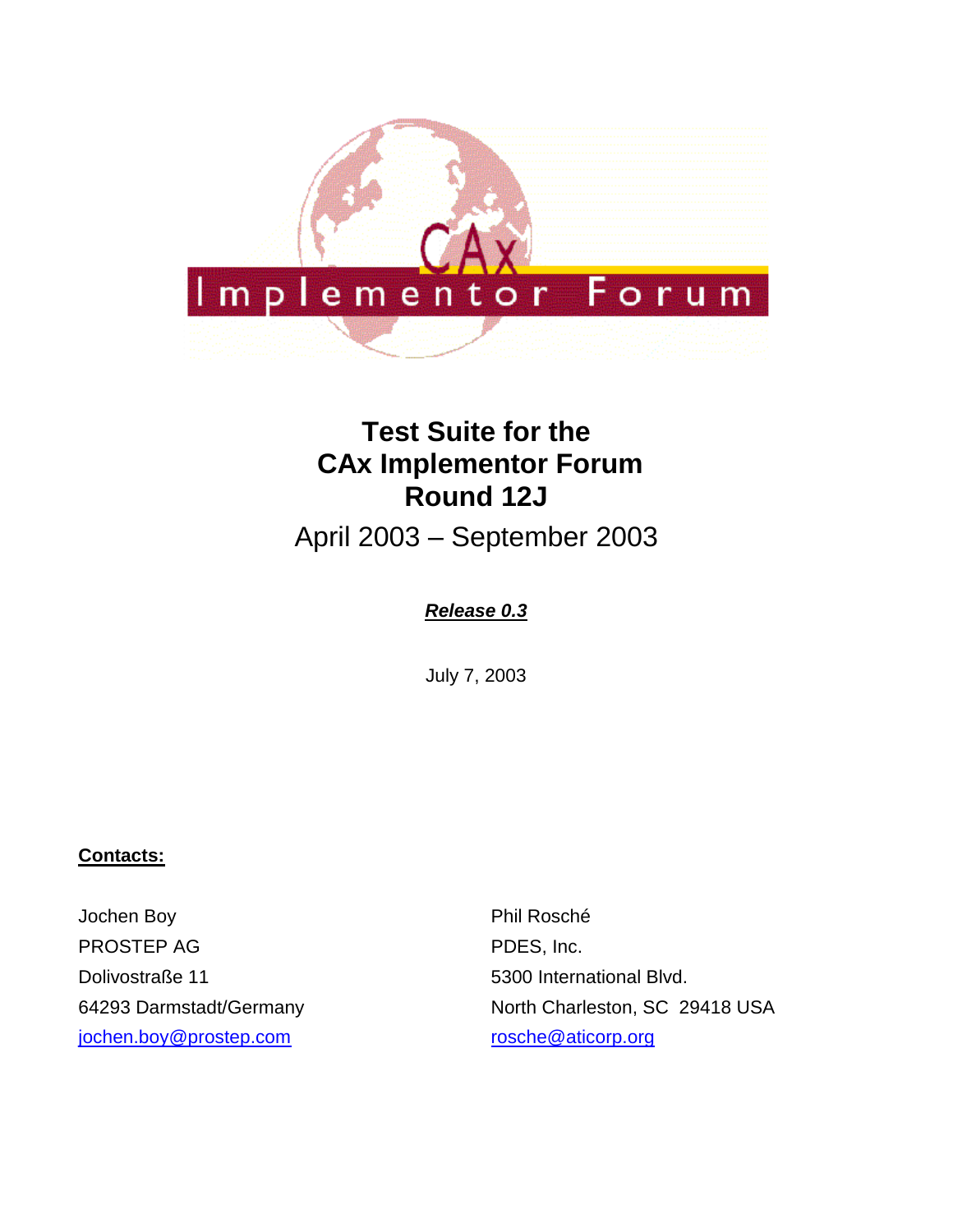## **Contents:**

| 1.0     |  |
|---------|--|
| 1.1     |  |
| 1.2     |  |
| 1.3     |  |
| 1.4     |  |
| 2.0     |  |
| 2.1     |  |
| 2.1.1   |  |
| 2.1.2   |  |
| 2.1.3   |  |
| 2.1.3.1 |  |
| 2.1.3.2 |  |
|         |  |
| 2.2.1   |  |
| 2.2.2   |  |
|         |  |
| 2.2.3.1 |  |
| 2.2.3.2 |  |
| 2.3     |  |
| 2.3.1   |  |
| 2.3.2   |  |
| 2.3.3   |  |
| 2.3.3.1 |  |
| 2.3.3.2 |  |
| 2.4     |  |
| 2.4.1   |  |
| 2.4.2   |  |
| 2.4.2.1 |  |
| 2.5     |  |
| 2.5.1   |  |
| 2.5.2   |  |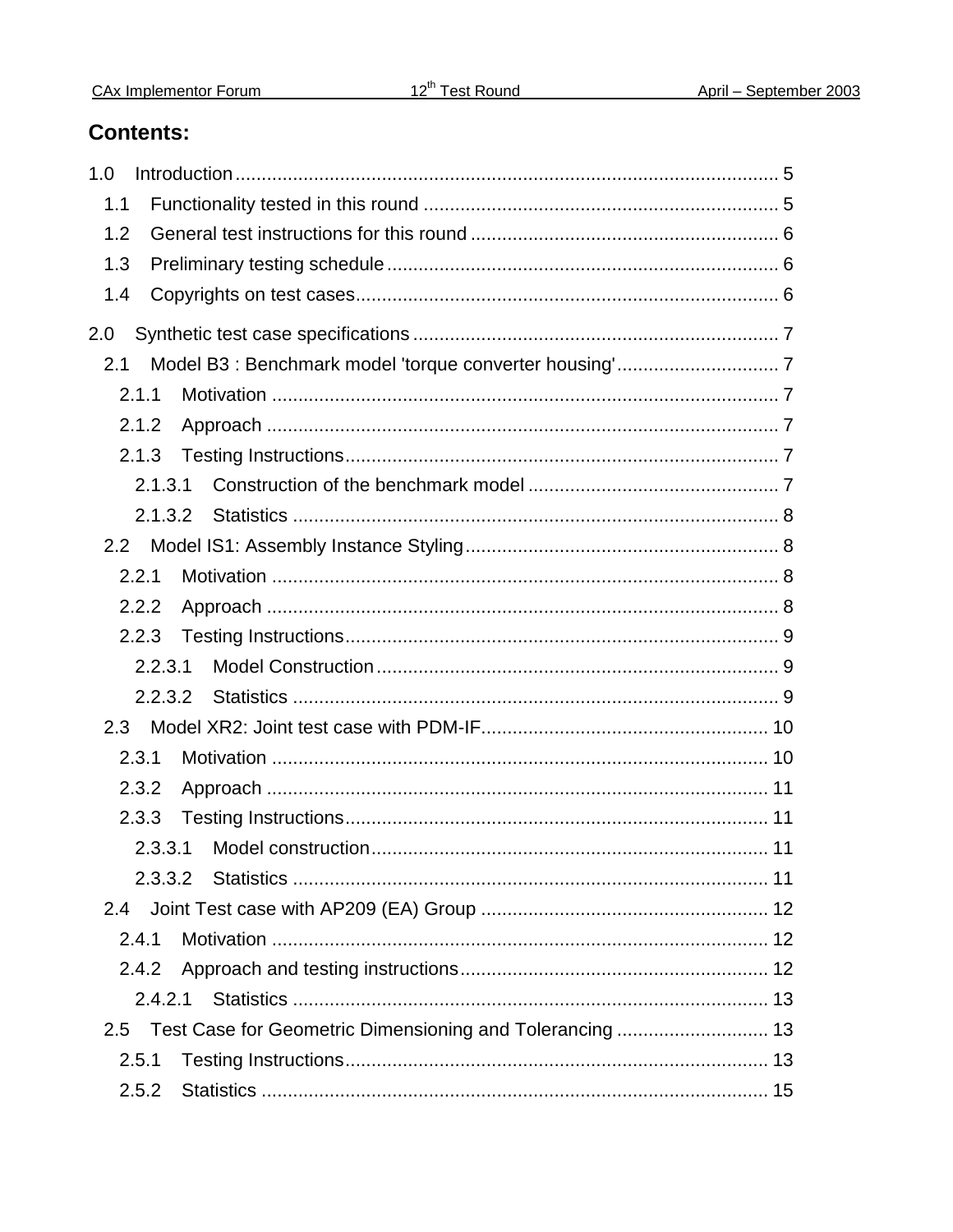|  | CAx Implementor Forum 12 <sup>th</sup> Test Round | April - September 2003 |
|--|---------------------------------------------------|------------------------|
|  |                                                   |                        |
|  |                                                   |                        |
|  |                                                   |                        |
|  |                                                   |                        |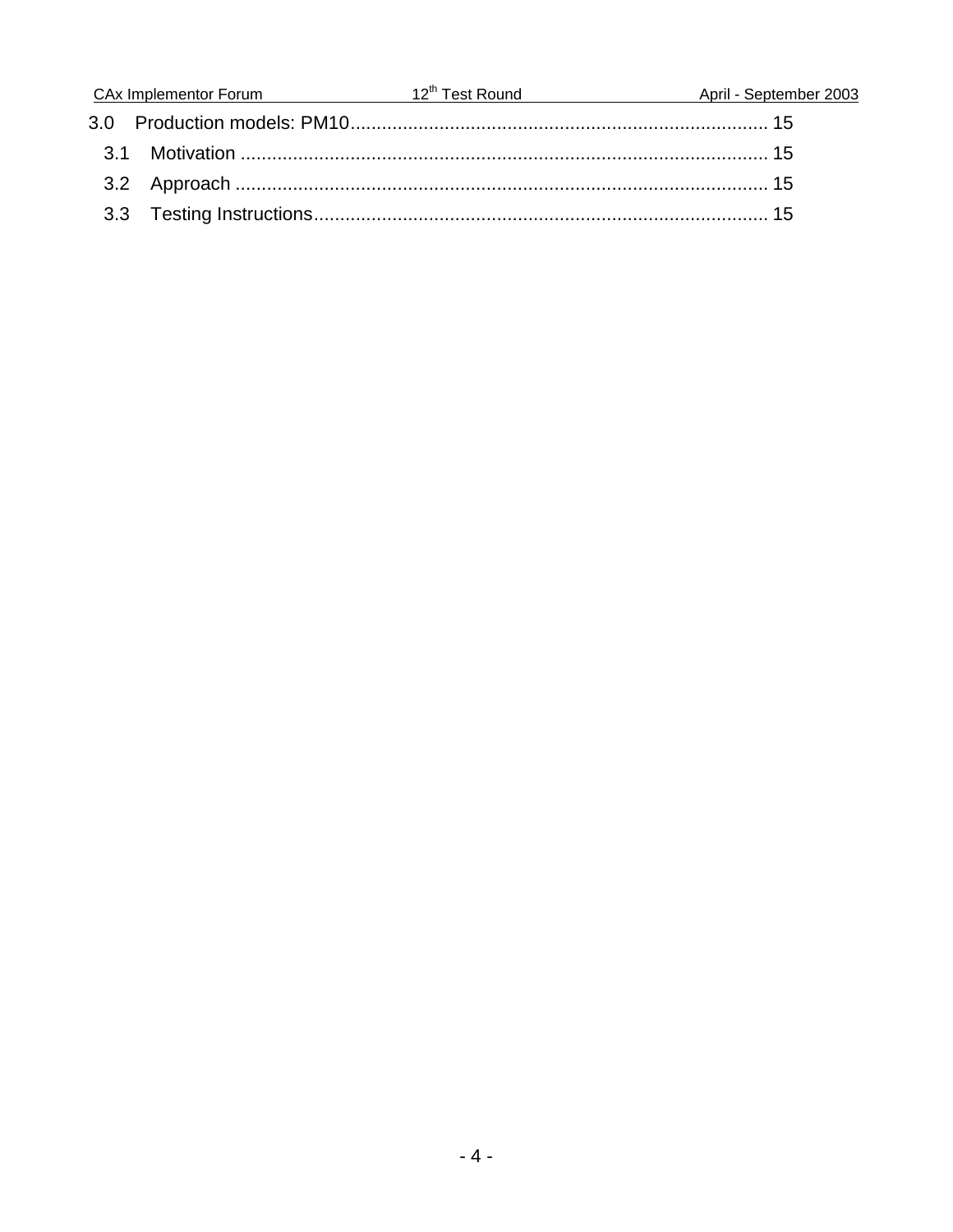## **1.0 Introduction**

This document describes the suite of test cases to be used for the twelfth round of testing of the CAx Implementor Forum (CAx-IF). The CAx-IF is a joint testing forum organized by PDES, Inc. and ProSTEP-iViP. The test rounds of the CAx-IF concentrate on testing the interoperability and conformance of STEP processors based on AP 203 and AP 214.

The test rounds in general combine testing of synthetic and production models. Production models will in most cases be provided by the member companies of the organizations PDES, Inc. and ProSTEP-iViP. When production models are not available from the member companies, "production-like" models will be solicited from the various CAx-IF participants.

This test suite includes synthetic models for testing the following capabilities: instance styling, geometric dimensioning and tolerancing (GD&T), AP210 and AP209 interoperability, and PDM-TDM/CAD integration.

Production models are provided for assemblies and piece parts. The basis for the production test cases is native CAD models. Each test case therefore originates from a single CAD system, and the set of test cases to be pre-processed (converted to STEP files) is unique for each CAD system. After pre-processing, the resulting STEP files are then to be imported/post-processed/read in by the rest of the participants

## **1.1 Functionality tested in this round**

Functionality tested in this round relates to: solid geometry exchange, assembly instance styling, geometric dimensioning and tolerancing, AP210 and AP209 interoperability, and PDM-TDM/CAD integration.

Solid geometry exchange aims for validation and improvement of the results of the  $8<sup>th</sup>$  Pro-STEP processor benchmark, using the same single piece part. The part should be exported in AP214-IS format in order to keep track of processor migration and interoperability with AP214-DIS.

For assembly instance styling, the objective is to be able to color instances of the same part, different colors in an assembly in order to emphasize certain parts in a given context.

The goal for GD&T is the ability to exchange tolerances for dimensions and geometry to drive downstream applications such as coordinate measuring and manufacturing.

For AP210 interoperability, the goal is to import an AP210 in order to extract the included geometry, e.g. for collision testing when putting a circuit board into its casing.

Post-processing AP209 files also mainly aims for extracting the contained geometry. The test provides the opportunity to work on the issues identified during the Round9J tests and review meeting.

PDM-TDM/CAD integration uses external references, which are a mechanism for specifying external "documents" that are associated with objects defined within a STEP file. The external documents may be digital documents such as CAD native models, STEP files, WORD documents, or NC programs, OR non-digital documents such as technical drawings on paper, or hand-written documents. With respect to the CAx-IF, external references will be used to split a single STEP file into one file containing the part identification and assembly structure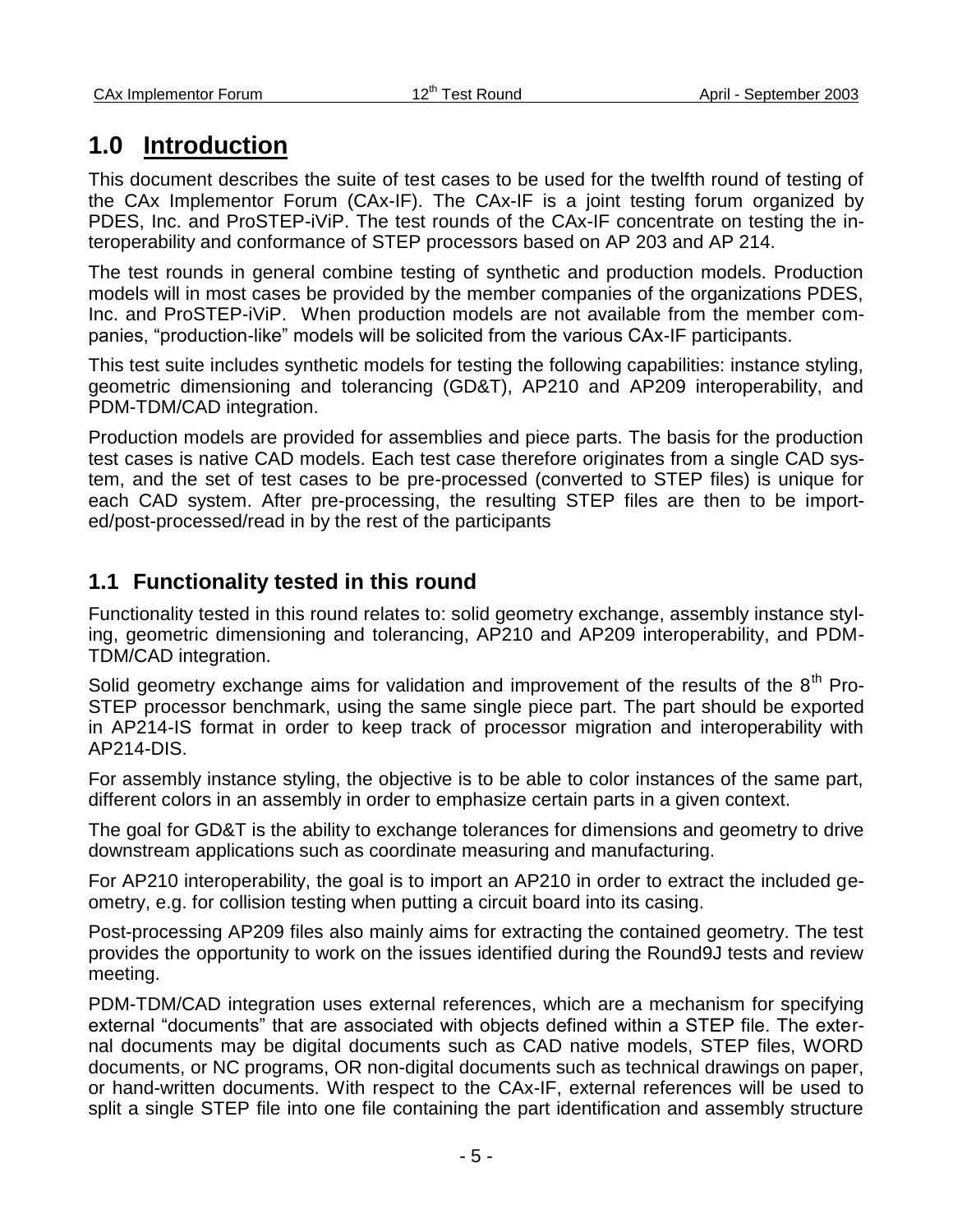and several STEP files containing the component geometry. In Round 12J of testing, CAx vendors will be post-processing files from the PDM Implementor Forum (PDM-IF), for a joint CAx/PDM-IF testcase (see Section 2.3). In addition, the CAx vendors are asked to provide files for testing of the revised external reference mechanism.

In addition to synthetic models for the above capabilities, production models are included in this round of testing.

## **1.2 General test instructions for this round**

The general procedures for communication of models and statistics are outlined in a separate document 'General Testing Instructions'. The general instructions can be retrieved from CAx Implementor Forum web sites. The latest version is v1.2, dated November 2001.

| <b>Date</b>      | <b>Action</b>                                                |
|------------------|--------------------------------------------------------------|
| May 16, 2003     | Test Suite available /                                       |
|                  | 1 <sup>st</sup> CAx Implementor Forum conference call        |
| June 23          | Initial STEP files and native stats due                      |
| TBD              | <b>Production Models released</b>                            |
| July 14          | <b>STEP files and native stats frozen</b>                    |
| <b>August 11</b> | Target stats due, 2 <sup>nd</sup> conference call            |
| September 8      | <b>Target stats frozen</b>                                   |
| September 15     | Pre-release of final stats / 3 <sup>rd</sup> conference call |
| September 23     | Review meeting for test round                                |
| September 24-25  | <b>CAx Implementor Forum meeting,</b>                        |
|                  | <b>Darmstadt Germany</b>                                     |

## **1.3 Preliminary testing schedule**

## **1.4 Copyrights on test cases**

Not all of the production test cases which were provided by the PDES, Inc. and ProSTEP-iViP member companies are fully released for any purpose. The least common denominator is that the test cases can be freely distributed among the ProSTEP-iViP / PDES, Inc. Round Table participants and can be used for any purposes that are related to CAx-IF testing (i.e. testing, documentation of testing efforts), as long as a reference to the originating company is made.

The test cases must not be used for any purposes other than the CAx-IF testing or outside of PDES, Inc. and ProSTEP-iViP.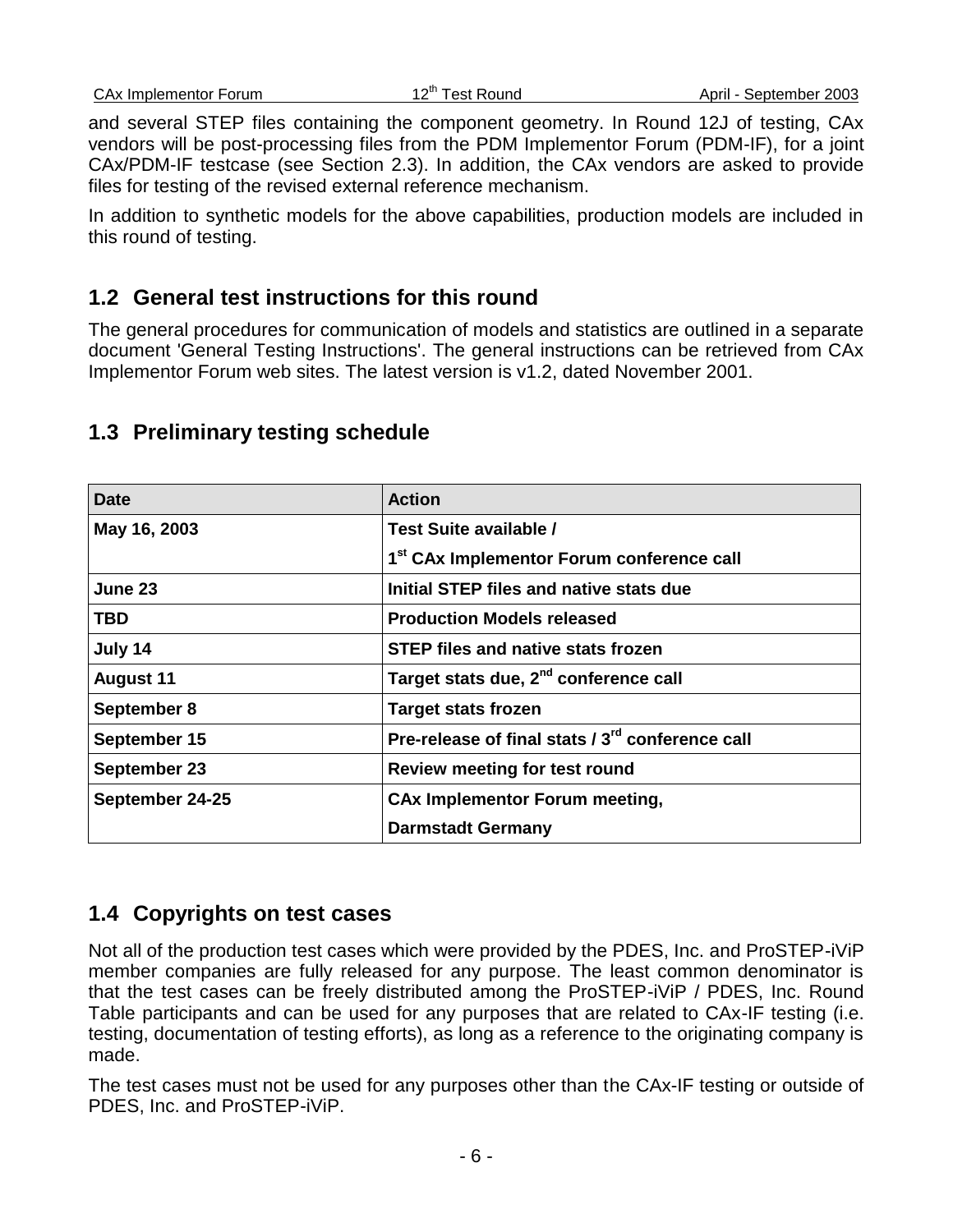## **2.0 Synthetic test case specifications**

## **2.1 Model B3 : Benchmark model 'torque converter housing'**

#### **2.1.1 Motivation**

As a result of the presentation of the results from the ProSTEP Processor Benchmarks, it has been agreed to re-test the latest test model used there in the CAx-IF with the latest processor versions. This is the first round of testing the model from the  $8<sup>th</sup>$  Benchmark.

**Note:** Those vendors who like to re-test the 'classic' validation properties functionality as tested in the previous rounds may do this informally (i.e. no stats reported) with this model.

#### **2.1.2 Approach**

No new capability involved.

#### **2.1.3 Testing Instructions**

All vendors testing this model are encouraged to export the file in **AP214-IS** format. AP214- DIS should only be used if the IS version is not yet supported.

#### **2.1.3.1 Construction of the benchmark model**

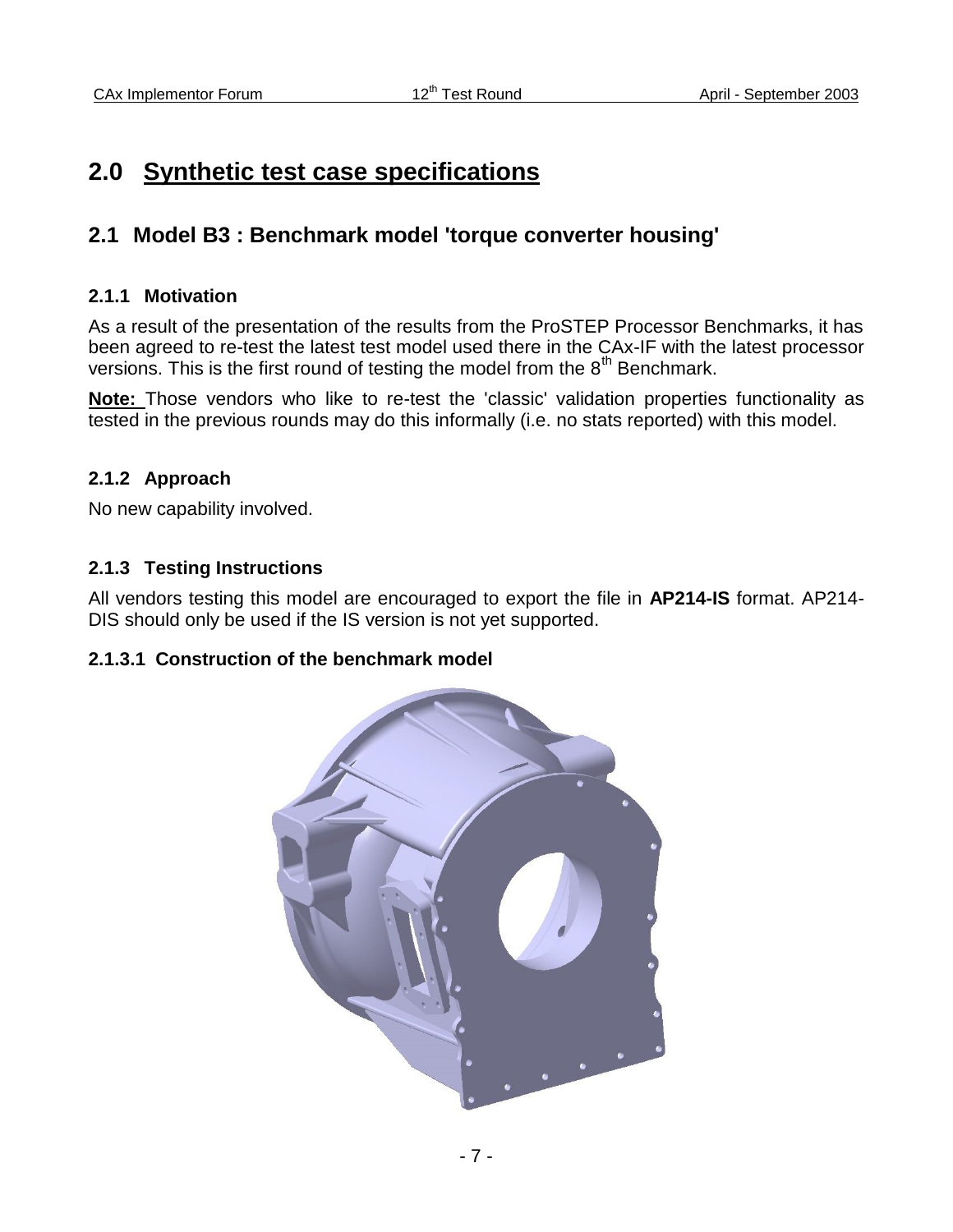#### *Figure 1: Shape of the B3 model (torque converter housing)*

Those vendors who participated in the ProSTEP benchmark should re-use the torque converter housing model which has been constructed for that purpose. The modeling instructions may be found in the secure area of the CAx-IF web sites,<http://www.cax-if.org/secure/> and [http://www.cax-if.de/secure/,](http://www.cax-if.de/secure/) under 'Information on Round12J of Testing'.

#### **2.1.3.2 Statistics**

With each STEP file submitted for the b3 model, vendors must include a text file with the stats in comma-delimited form (.CSV):

| model          | b3                                                           |
|----------------|--------------------------------------------------------------|
| system_n       | Native system code                                           |
| system_t       | Target system code (for native stats use 'stp' for system_t) |
| lunit          | Units                                                        |
| volume         | Total volume of all solids                                   |
| larea          | Total surface area                                           |
| cx, cy, cz     | Centroid of all solids                                       |
| date           | Date submitted                                               |
| <b>lissues</b> | <b>Short description of issues</b>                           |

## **2.2 Model IS1: Assembly Instance Styling**

#### **2.2.1 Motivation**

Assembly Instance Styling allows the assignment of different styles to different instances of the same part in order to emphasize this instance in a given context. For example one might want to color one instance of a bolt in a different color to point out it serves a special purpose, or one might define a certain part as being invisible because that part is of no interest in the given context but its geometry should be maintained in the model.

#### **2.2.2 Approach**

See the approach described in the "Recommended Practices for Assembly Instance Styling", which is available from the CAx-IF web sites under 'Joint Testing Information' [\(http://www.cax-if.org/joint\\_testing\\_info.html](http://www.cax-if.org/joint_testing_info.html) and [http://www.cax-if.de/joint\\_testing\\_info.html\)](http://www.cax-if.de/joint_testing_info.html).

This document contains a STEP file example for the given test case.

Because of the complex structure in bigger assemblies, the first test of this functionality only uses the "NAUO approach" described in the document mentioned above.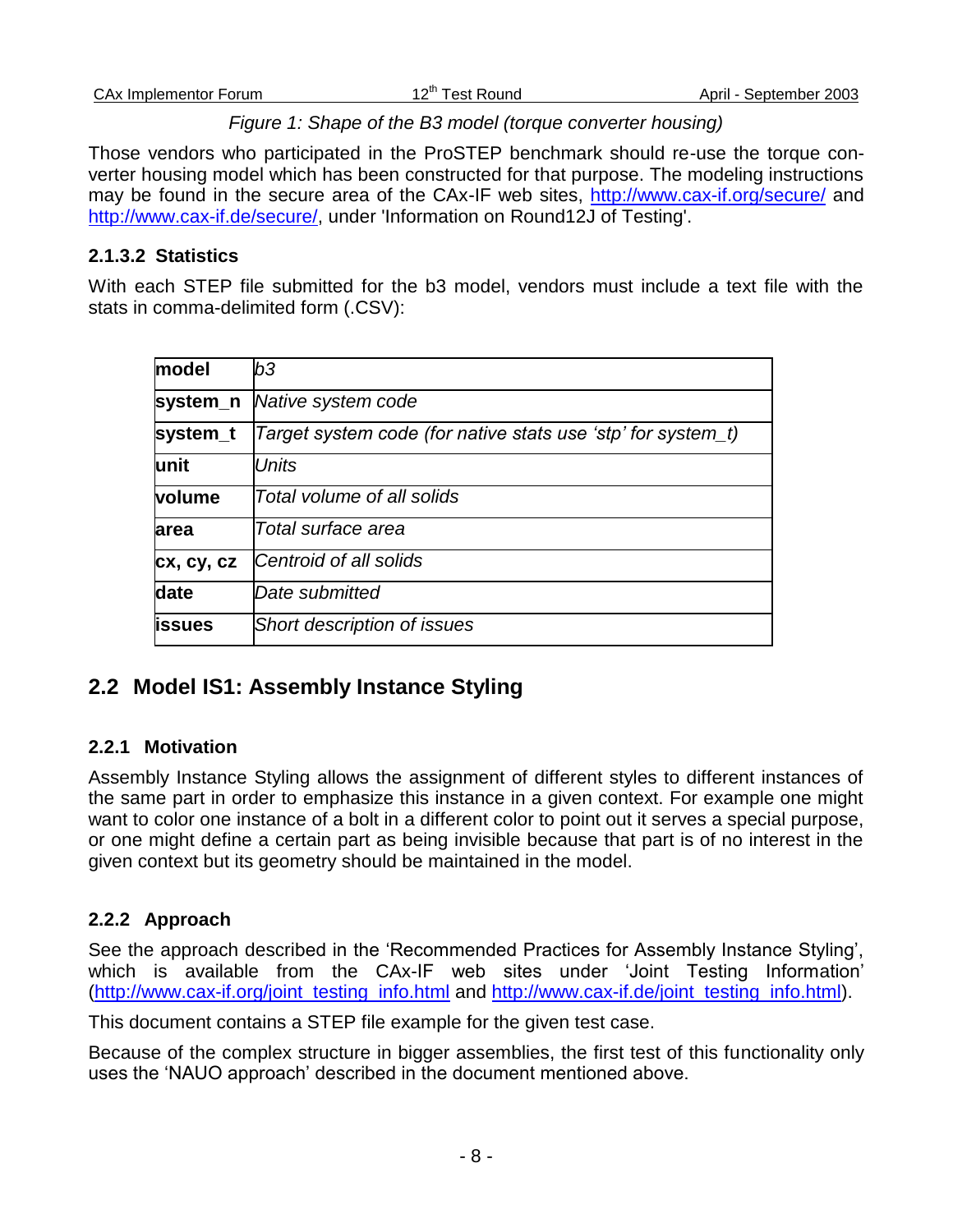**Note:** Files provided in R12J should be according to the updated Release 1.1 of the Recommended Practices document.

#### **2.2.3 Testing Instructions**

#### **2.2.3.1 Model Construction**

For assembly instance styling we are using a very simple assembly which puts five instances of a solid yellow cube next to each other, as shown below in the wire frame view:



*Figure 2: Wire frame view of the assembly before applying styles*

Then, to two of the instances new styles are assigned. One instance is colored red, and another instance tagged as invisible. The assembly should then appear as shown below:



*Figure 3: Shaded view of the assembly after styles have been applied to two instances*

**Note:** Vendors participating in this test case do not need to support both coloring the instance and rendering it invisible. It is sufficient to support one of the included approached.

#### **2.2.3.2 Statistics**

With each STEP file submitted for the is1 model, vendors must include a text file with the stats in comma-delimited form (.CSV):

**Note:** As we have done with previous color test cases, screenshots will be collected. Please send in meaningful screenshots for your native model (file name "is1-(native system code) nat.jpg/.gif) and for each imported model (file name "is1-(native system code)-(target system code).jpg/.gif).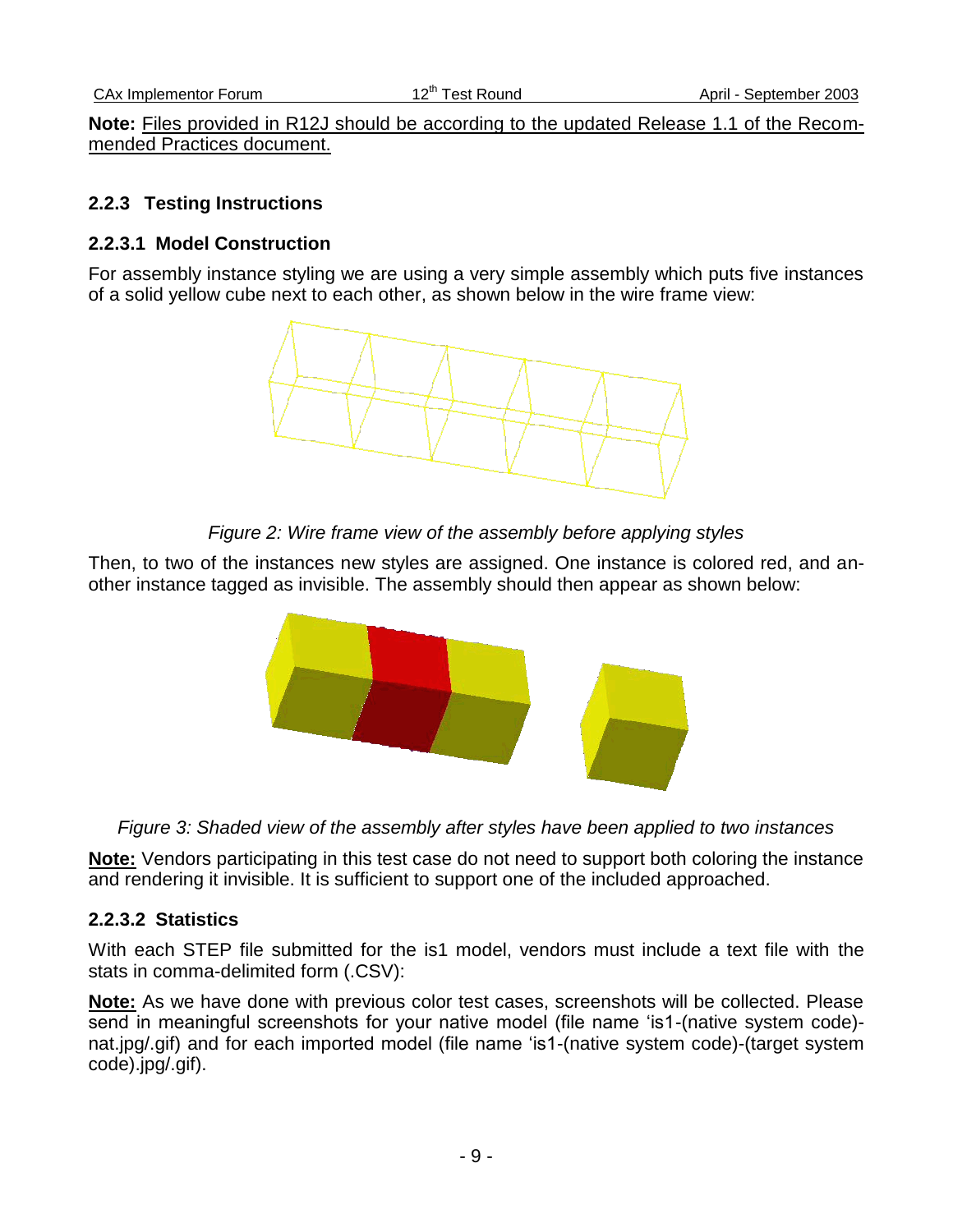| model               | is2                                                                                                                     |
|---------------------|-------------------------------------------------------------------------------------------------------------------------|
| system_n            | Native system code                                                                                                      |
| system_t            | Target system code (for native stats use 'stp' for system_t)                                                            |
| lunit               | Units                                                                                                                   |
| volume              | Total volume of all solids                                                                                              |
| larea               | Total surface area                                                                                                      |
| cx, cy, cz          | Centroid of all solids                                                                                                  |
| base_color          | Original color assigned to the cube                                                                                     |
| instance_-          | Color assigned to the explicitly styled instance. If the color<br>cannot be determined on import, please put in 'None'. |
| color               | If instance coloring is not tested, please put in 'N/A'.                                                                |
|                     | 'Yes' – If one instance of the cube is tagged (found) as in-<br>visible                                                 |
| <b>invisibility</b> | 'No' – If invisible instance cannot be determined on import                                                             |
|                     | 'N/A' – If invisibility is not supported on import or export.                                                           |
| date                | Date submitted                                                                                                          |
| <b>lissues</b>      | <b>Short description of issues</b>                                                                                      |

### **2.3 Model XR2: Joint test case with PDM-IF**

#### **2.3.1 Motivation**

This test case is an extension of the well-known AS1 or S1 model, which has been tested several times before, and it aims for CAD/PDM-TDM interaction. A major usage of external references is the splitting of product data describing assemblies into multiple files representing individual parts. The focus of the actual implementation is to deal with external representations. In the scope of this round of testing, the external representation shall be defined via STEP files.

The test case models a situation where the assembly structures are contained in one file, and the individual parts in a single file each. The file containing the assembly references the model contained in the part file.

The joint testing efforts with the PDM-IF in Round12J will include two activities:

 The PDM Implementor Forum will submit files which include managed documents. The CAX-IF vendors are asked **to import** these files, **then export** them again **('roundtrip')** and send them back to the PDM-IF in order to see which information was maintained and which was lost. The geometry (leaf node) files may not be included.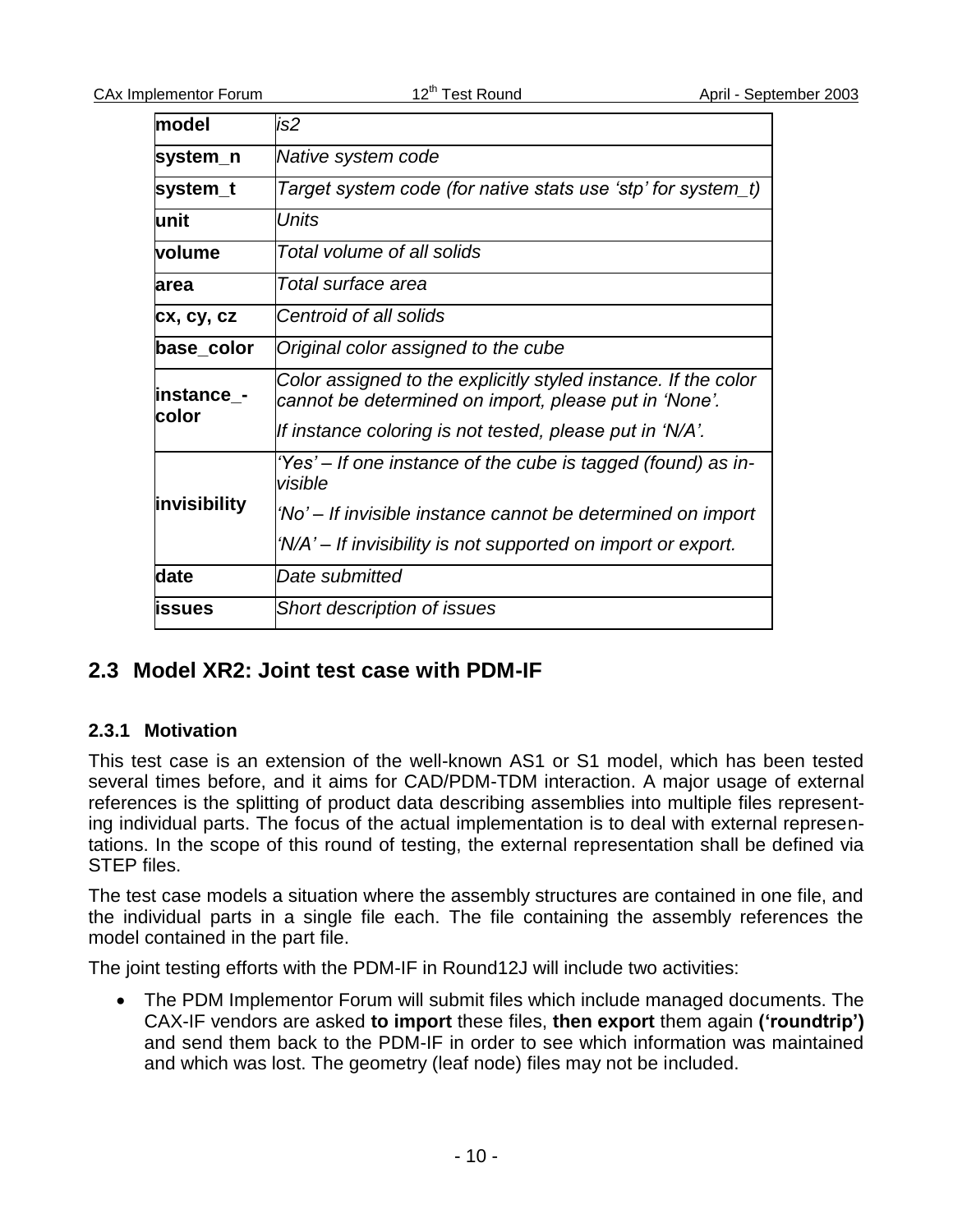• In addition, all CAx vendors supporting External References are asked **to export** files for this test case according to the second release of the Recommended Practices for External References which will than also be passed on to the PDM-IF.

#### **2.3.2 Approach**

See the approach described in the second version of the Recommended Practices for External References, which are available from the CAx-IF web sites under "Joint testing information" (dated November 25, 2002).

This document also contains references to relevant sections of the PDM Schema Usage Guide, available on the PDM-IF web-site [\(http://www.pdm-if.org/pdm\\_schema/](http://www.pdm-if.org/pdm_schema/)).

#### **2.3.3 Testing Instructions**

Please note that system vendors that do not support the external reference mechanism should not import STEP files from this test case.

#### **2.3.3.1 Model construction**

The model which should be used as a basis for this test case is the AS1 model ("toilet paper holder'). Since this model is well known within the CAx-IF, the construction information is skipped here. If you have any questions regarding the set-up of this model, you may either have a look into the Round4J test suite available from the CAx-IF web sites, or contact the testing administrators.

The aim is to split the model into six STEP files with the following contents:

| Description                | <b>STEP File name</b>                           |
|----------------------------|-------------------------------------------------|
| 1.: The assembly structure | xr2-(vendor code)-214.stp [e.g. xr2-tc-214.stp] |
| 2.1: Plate Geometry        | xr2-(vendor code)-plt.stp [e.g. xr2-tc-plt.stp] |
| 2.2: L-Bracket Geometry    | xr2-(vendor code)-lbr.stp [e.g. xr2-tc-lbr.stp] |
| 2.3: Rod Geometry          | xr2-(vendor code)-rod.stp [e.g. xr2-tc-rod.stp] |
| 2.4: Nut Geometry          | xr2-(vendor code)-nut.stp [e.g. xr2-tc-nut.stp] |
| 2.5: Bolt Geometry         | xr2-(vendor code)-blt.stp [e.g. xr2-tc-blt.stp] |

#### **2.3.3.2 Statistics**

The statistics that must be associated which the "root" STEP file xr2-(vendor code)-214.stp are designed to represent the results for the following criteria and validations:

| model    | xr2                                                               |
|----------|-------------------------------------------------------------------|
| system_n | Native system code                                                |
| system_t | Target system code (for native statistics use 'stp' for system t) |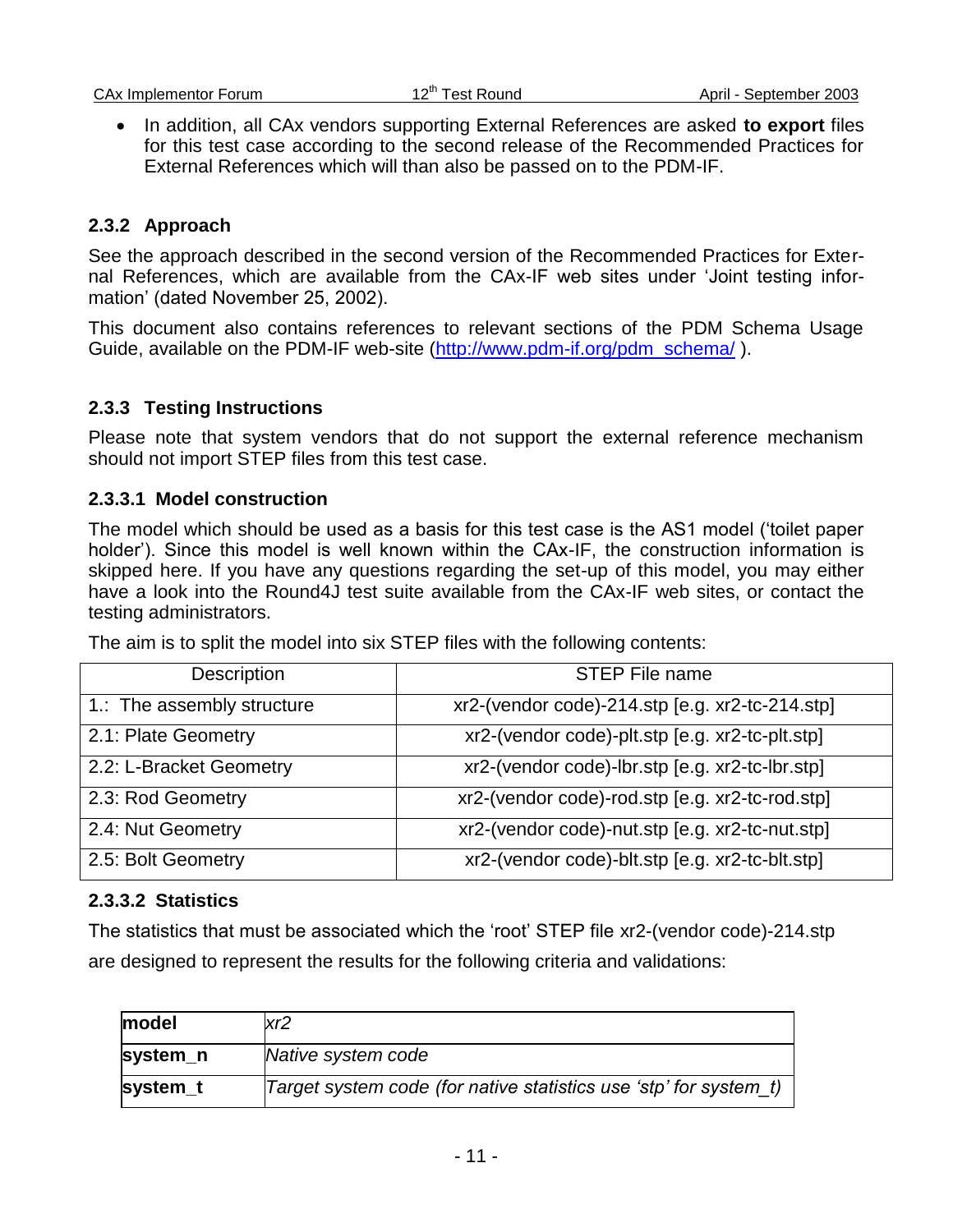| lunit      | Units                                                                                                                                                      |
|------------|------------------------------------------------------------------------------------------------------------------------------------------------------------|
| solids     | Number of solids                                                                                                                                           |
| valid sm   | Pass/Fail – whether target system considers target model valid                                                                                             |
|            | All – all file references for the external geometry can be found<br>and the file node associations to model parts can be estab-<br>lished                  |
| fref found | Partial – some of the file references for the external geometry<br>can be found and some of the file node association to model<br>parts can be established |
|            | None – no references found or associations can not be estab-<br>lished                                                                                     |
|            | All – all referenced files can be processed to construct the<br>overal model                                                                               |
|            | <b>fref_processed</b>  Partial - all referenced files can be processed to construct the<br>overal model                                                    |
|            | None – referenced files can not be processed                                                                                                               |
| volume     | Total volume of all solids                                                                                                                                 |
| larea      | Total surface area of all solids                                                                                                                           |
| CX CY CZ   | Centroid of all solids                                                                                                                                     |

**Note:** Since there are usually no such formal statistics for the files provided from the PDM-IF, all CAx vendors post-processing these files are asked to summarize their issues and present them during the joint session with the PDM-IF at the Round12J review meeting.

## **2.4 Joint Test case with AP209 (EA) Group**

#### **2.4.1 Motivation**

Since the number of APs used in every day data exchange is constantly increasing, the subject of AP interoperability is of growing interest. The focus of this test is on extracting the geometry (design shape) from a 209 file and converting it to an AP203 or AP214 detail/part or assembly.

#### **2.4.2 Approach and testing instructions**

AP209 file(s) should be imported, and the geometry information should then be excerpted. Of special interest is the interpretation of the product structure (design shape vs. analysis shape) as discussed during the Round9J review meeting. Only the design shape should be extracted.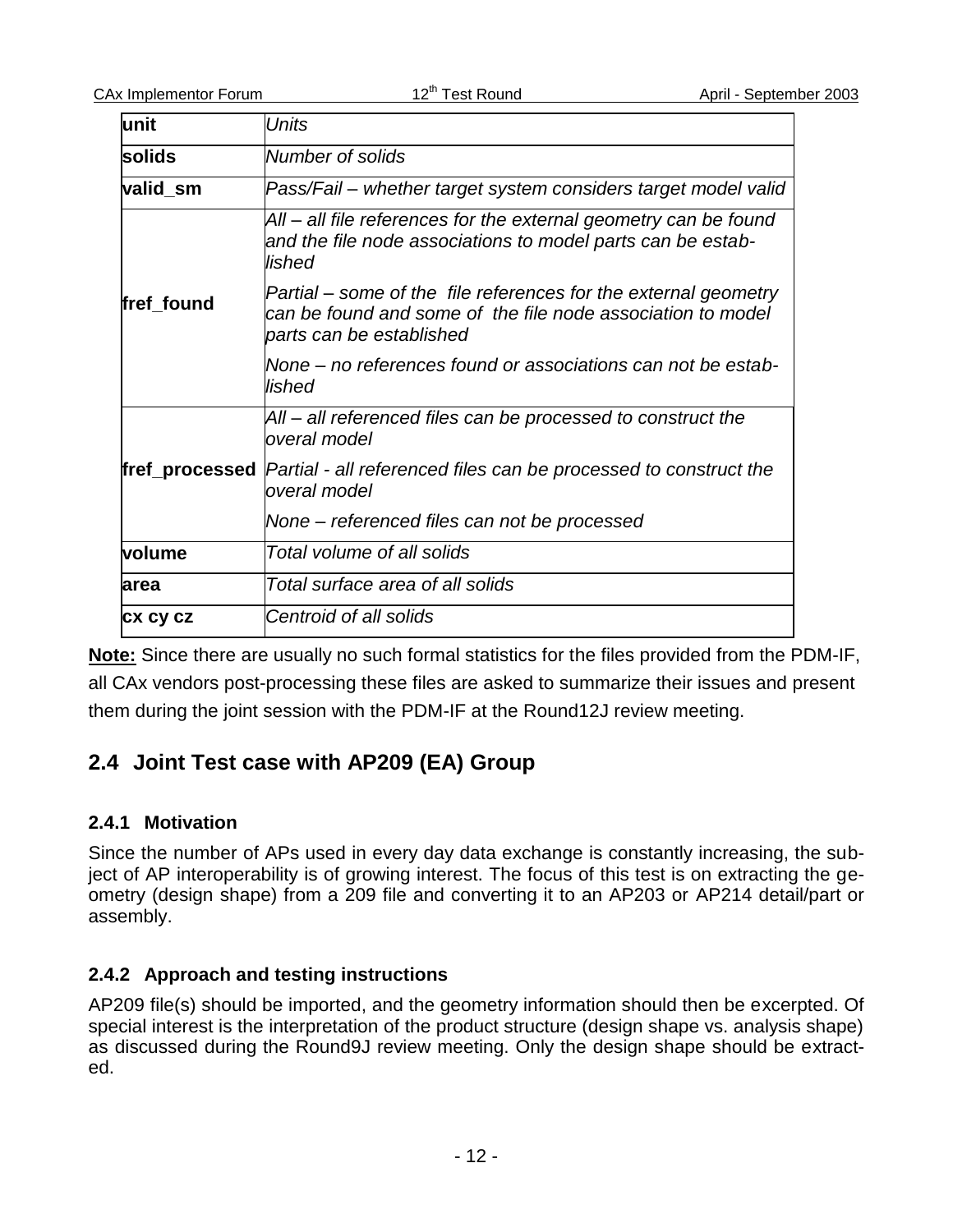#### **2.4.2.1 Statistics**

With each STEP file processed for the AP209 model, vendors must include a text file with the stats in comma-delimited form (.CSV):

| model         | ap209                                                        |
|---------------|--------------------------------------------------------------|
| system_n      | Native system code                                           |
| system_t      | Target system code (for native stats use 'stp' for system_t) |
| lunit         | Units                                                        |
| volume        | Total volume of all solids                                   |
| area          | Total surface area                                           |
| cx, cy, cz    | Centroid of all solids                                       |
| date          | Date submitted                                               |
| <b>issues</b> | Short description of issues                                  |
|               |                                                              |

In order to help the discussion of the results with the EMT group, it may be helpful to prepare a more detailed (textual) description of the issues found, which may be sent to out via email before the meeting.

## **2.5 Test Case for Geometric Dimensioning and Tolerancing**

#### **2.5.1 Testing Instructions**

- 1. Use inches for units.
- 2. Create a rectangular block at the origin with dimensions  $x = 3$ ,  $y = 3$ ,  $z = 1$ .
- 3. Remove a 1 inch diameter through hole parallel to the Z axis centered in the block. The centerline of the hole is at (1.5, 1, 0).
- 4. Assign Datum plane A to the top face, i.e. the XY plane where Z=1.
- 5. Assign Datum plane B to the side face, i.e., the XZ plane where Y=2.
- 6. Assign Datum C to the end face, i.e., the YZ plane where X=3.
- 7. Dimension the hole with a diameter dimension with a tolerance of +/- .05
- 8. Assign a position tolerance on the hole diameter of .05 with a Maximum Material Condition referencing Datum A, B and C in that order of precedence. See below.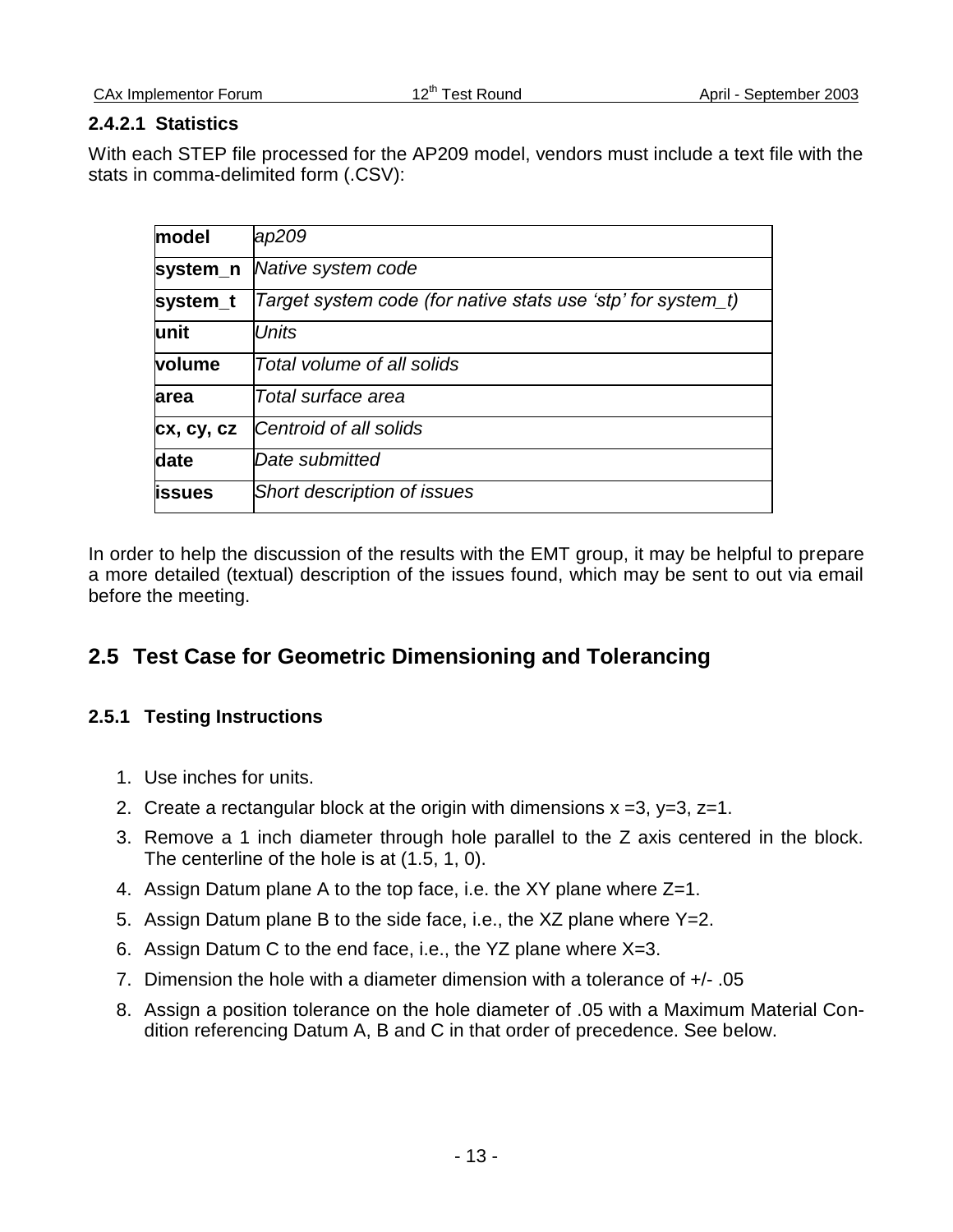

10.Assign a perpendicularity tolerance of .01 on the top face (the same face as Datum A) referencing Datum B and Datum C in that order of precendence.

This should create a part with a solid model, one dimensional tolerance, one position tolerance, one perpendicularity tolerance and three datums as shown below.